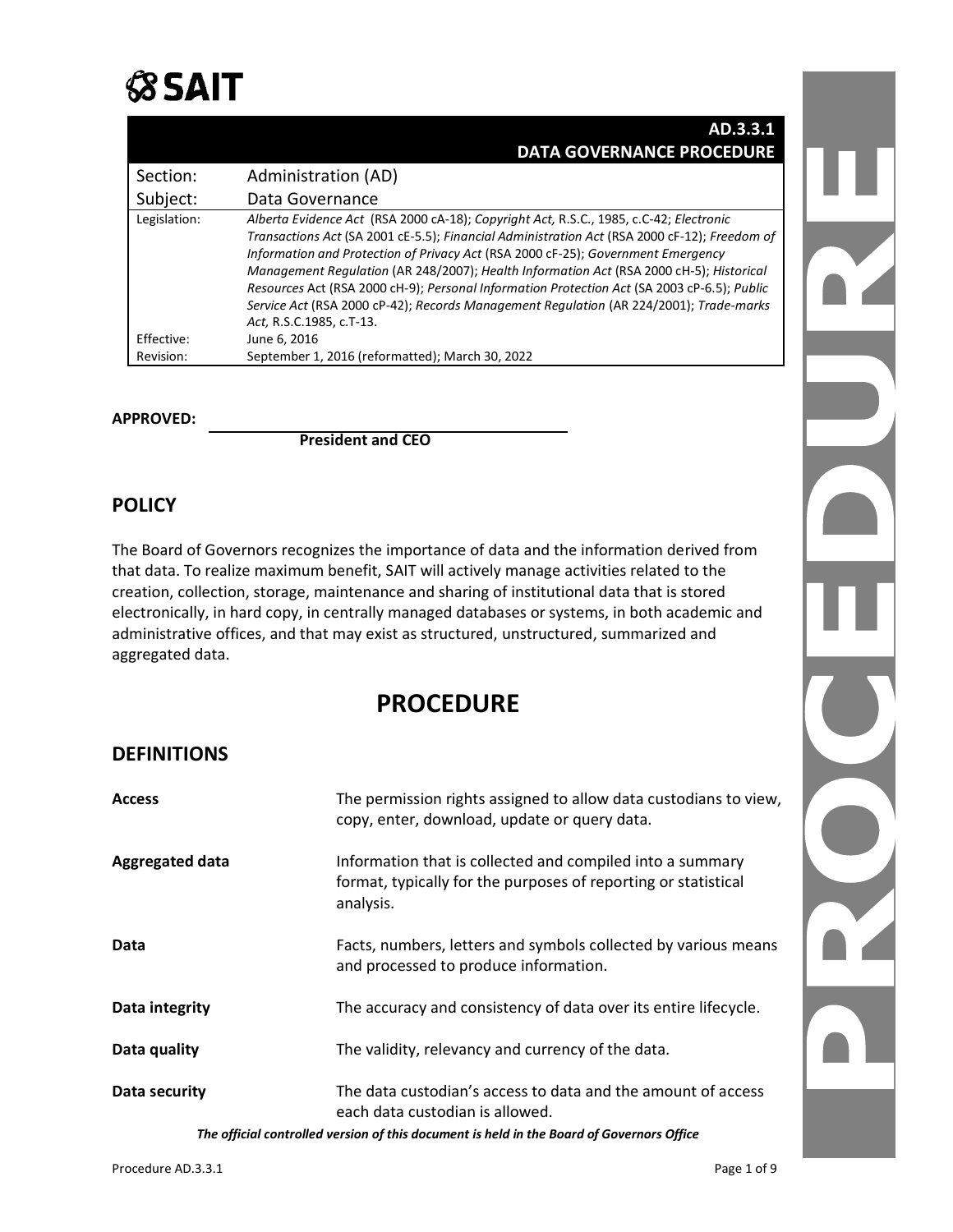| Data source                   | The primary location from where data comes. It can be a<br>database, a dataset, a spreadsheet or hard-coded data.                                                                                                                                                                                                                                                                                                                                                                                                                                      |  |
|-------------------------------|--------------------------------------------------------------------------------------------------------------------------------------------------------------------------------------------------------------------------------------------------------------------------------------------------------------------------------------------------------------------------------------------------------------------------------------------------------------------------------------------------------------------------------------------------------|--|
| <b>Information</b>            | Data elements that have been processed into a meaningful<br>format.                                                                                                                                                                                                                                                                                                                                                                                                                                                                                    |  |
| <b>Institutional data</b>     | Data created, collected, maintained, transmitted and stored by<br>or for the institution to conduct institution business. It includes<br>data used for planning, managing, operating, controlling or<br>auditing institution functions and operations and as defined by<br>the Data Governance Council/Steering Committee. It is not<br>limited to data or information stored on centrally managed<br>databases/servers. Data can also be stored on hosted services,<br>individual desktops, paper files and electronic files such as<br>spreadsheets. |  |
| <b>Principal investigator</b> | The lead investigator completing the research.                                                                                                                                                                                                                                                                                                                                                                                                                                                                                                         |  |
| Research data                 | Data collected, observed, generated or created from research<br>or scholarly activity used to validate research findings.                                                                                                                                                                                                                                                                                                                                                                                                                              |  |
| <b>Structured data</b>        | Data that resides in fixed fields within a record, file or data. This<br>includes data in relational databases and spreadsheets.                                                                                                                                                                                                                                                                                                                                                                                                                       |  |
| <b>Summarized data</b>        | Data that is combined from different sources and provides an<br>easy-to-read report that identities findings and<br>recommendations.                                                                                                                                                                                                                                                                                                                                                                                                                   |  |
| Third-party data              | Data owned by a third party and being used to support<br>academic, research or scholarly activities. This data may contain<br>sensitive intellectual property and if compromised or used<br>inappropriately would have implications for a third party.                                                                                                                                                                                                                                                                                                 |  |
| <b>Unstructured data</b>      | Any document, file, image, report, form, etc. that has no<br>defined standard structure.                                                                                                                                                                                                                                                                                                                                                                                                                                                               |  |

### **GOVERNING PRINCIPLES**

- 1. Institutional data is one of SAIT's most important resources. SAIT is the owner of all institutional data and determines how institutional data and information will be shared. Schools/departments have responsibilities for particular elements and/or aspects of the data.
- 2. Data will be managed as a business-critical resource by following data management best practices and principles that safeguard the data's integrity, security, ownership and access.

*The official controlled version of this document is held in the Board of Governors Office*

OT.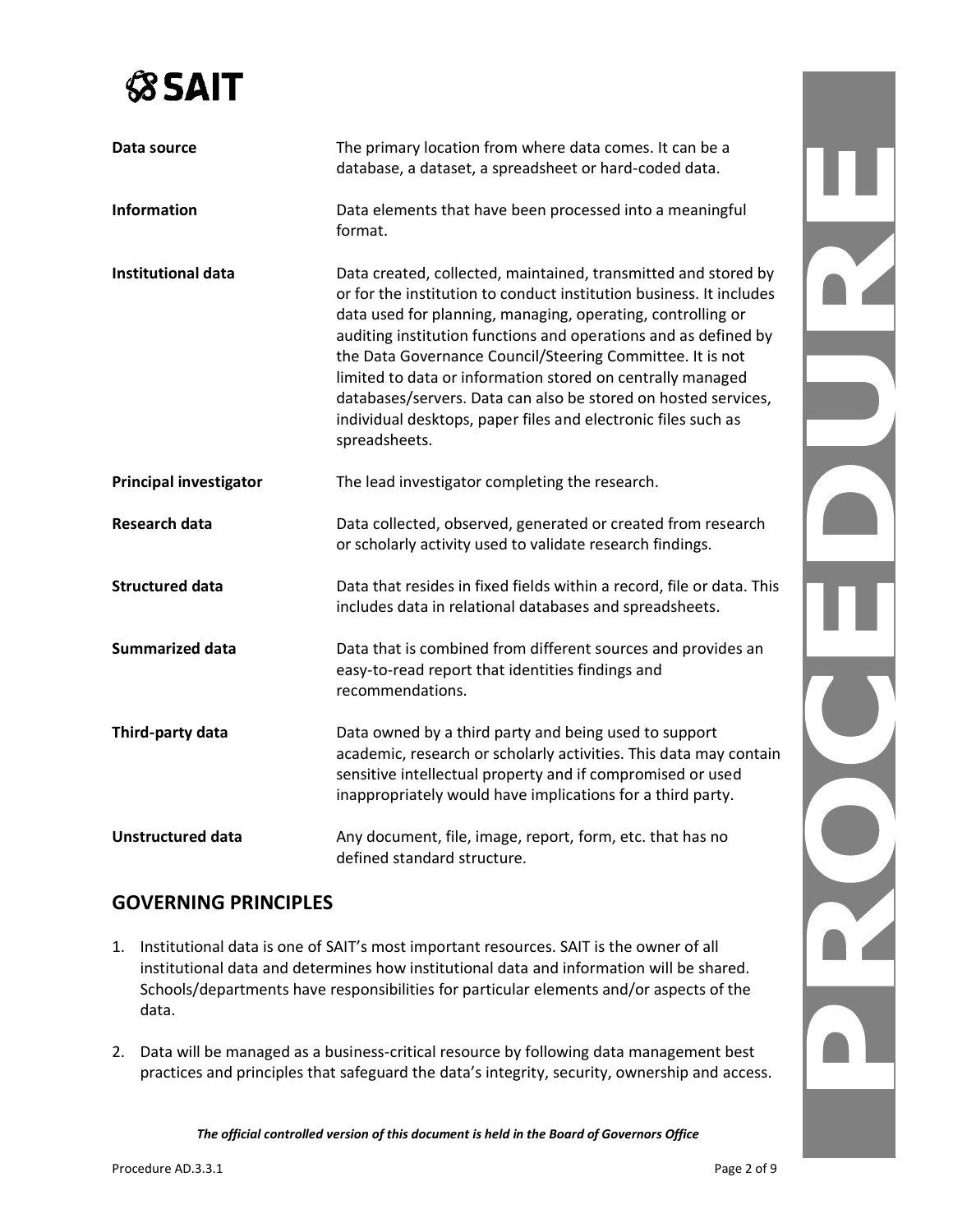- 3. SAIT recognizes that data is an important research output and supports researchers in their efforts to establish good data management practices that are consistent with ethical, legal, commercial obligations, as well as meets the requirements of appropriate funding agencies. Management of research data should also follow procedure AC.2.11.1 Intellectual Property.
- 4. Every data source must have defined and delegated roles of authority that are responsible for the integrity, security, accuracy and implementation of the data.
- 5. Wherever possible, data must be collected once, at the source, and made available to data custodians with legitimate business needs.
- 6. Data must be recorded as accurately and completely as possible by the most informed source, as close to the point of creation as possible, in an electronic format at the earliest opportunity.
- 7. To uphold the integrity and quality of the data they enter and access, all data custodians must ensure they follow the appropriate procedures.
- 8. Data must be accessed and used only for its intended purpose. Data must not be accessed or manipulated for personal gain or out of personal interest or curiosity.
- 9. Data custodians must:
	- a) Comply with the *Freedom of Information and Protection of Privacy Act* and SAIT's FIRST principles when accessing data.
	- b) Respect the privacy of individuals whose records may be accessed. No subsequent disclosure of personal information contained in files/databases/systems may be made. Disclosure includes but is not limited to verbal references or inferences, correspondence, memoranda or sharing of electronic files.
- 10. Data must be protected from unauthorized access and modification. In particular:
	- a) Appropriate data security measures must be adhered to at all times to ensure the data's integrity, quality and safety.
	- b) Authorization for access to data is not transferrable from the person who has received the authorization to another individual.
	- c) Data in electronic formats must be protected by appropriate electronic safeguards and/or physical controls that restrict access to only authorized users.
	- d) Data in hard copy format must be stored in a manner that restricts access to only authorized users.
- 11. Data must be maintained and managed over time in an auditable and traceable manner.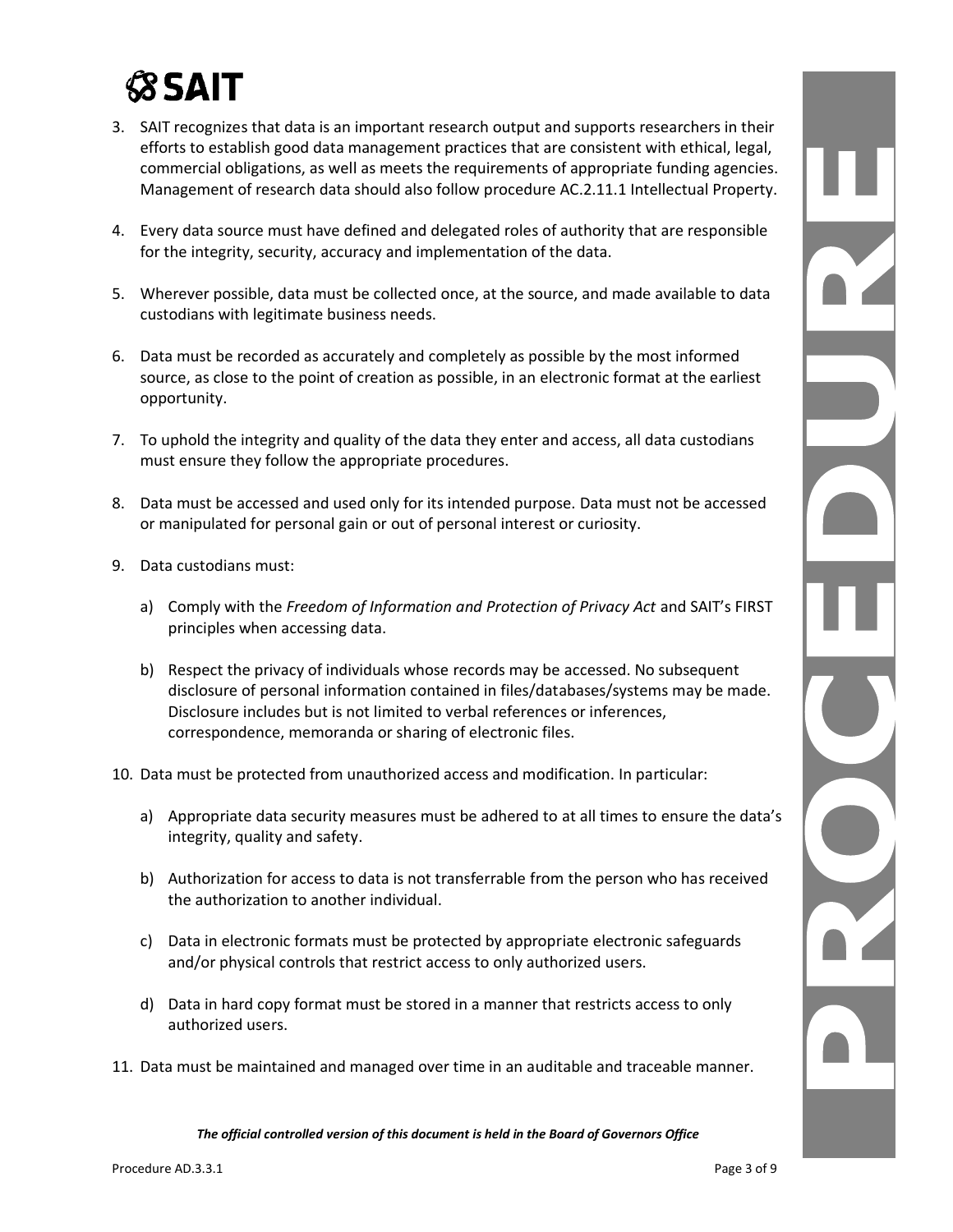- 12. Data must not be duplicated unless absolutely essential and all duplications must have the approval of the appropriate authorities. Wherever possible, SAIT should avoid maintaining redundant and duplicate data in multiple systems.
- 13. Data definitions and terms must be defined consistently and be accessible across the institution.
- 14. When retention of data is no longer required for administrative, legal or historical reasons, disposition in accordance with the Classification Scheme and Records Retention Schedule should be applied.

### **PROCEDURE**

#### **A. Scope**

- 1. Data governance will apply to all systems and system components used to conduct SAIT's business. This takes into account SAIT's Enterprise Resource Planning (ERP) system as a way of integrating SAIT's data and processes into a single system with a modular software application. All the modules of SAIT's ERP system (Banner) and systems that exchange data are included.
- 2. All systems or applications that contain institutional data fall under the Data Governance Steering Committee's governance.

#### **B. Data Management Roles and Responsibilities**

- 1. Data custodians may act in one or more specific roles when creating, collecting, maintaining, transmitting, accessing or using institutional data and must understand and fulfill the responsibilities associated with their roles.
- 2. SAIT will establish and manage institutional data using the principles of stewardship and data sharing. Roles (and associated responsibilities) have been established to promote and safeguard access to and the integrity and security of institutional data**.** These roles include:

| Data custodian | An individual who needs and uses data as a part of that<br>individual's assigned duties. This may include reading, entering,<br>downloading, copying, querying or updating data or<br>information.                        |
|----------------|---------------------------------------------------------------------------------------------------------------------------------------------------------------------------------------------------------------------------|
| Data owner     | SAIT is the owner of all institutional data, and determines how<br>institutional data and information will be shared.<br>Schools/departments have responsibilities for particular<br>elements and/or aspects of the data. |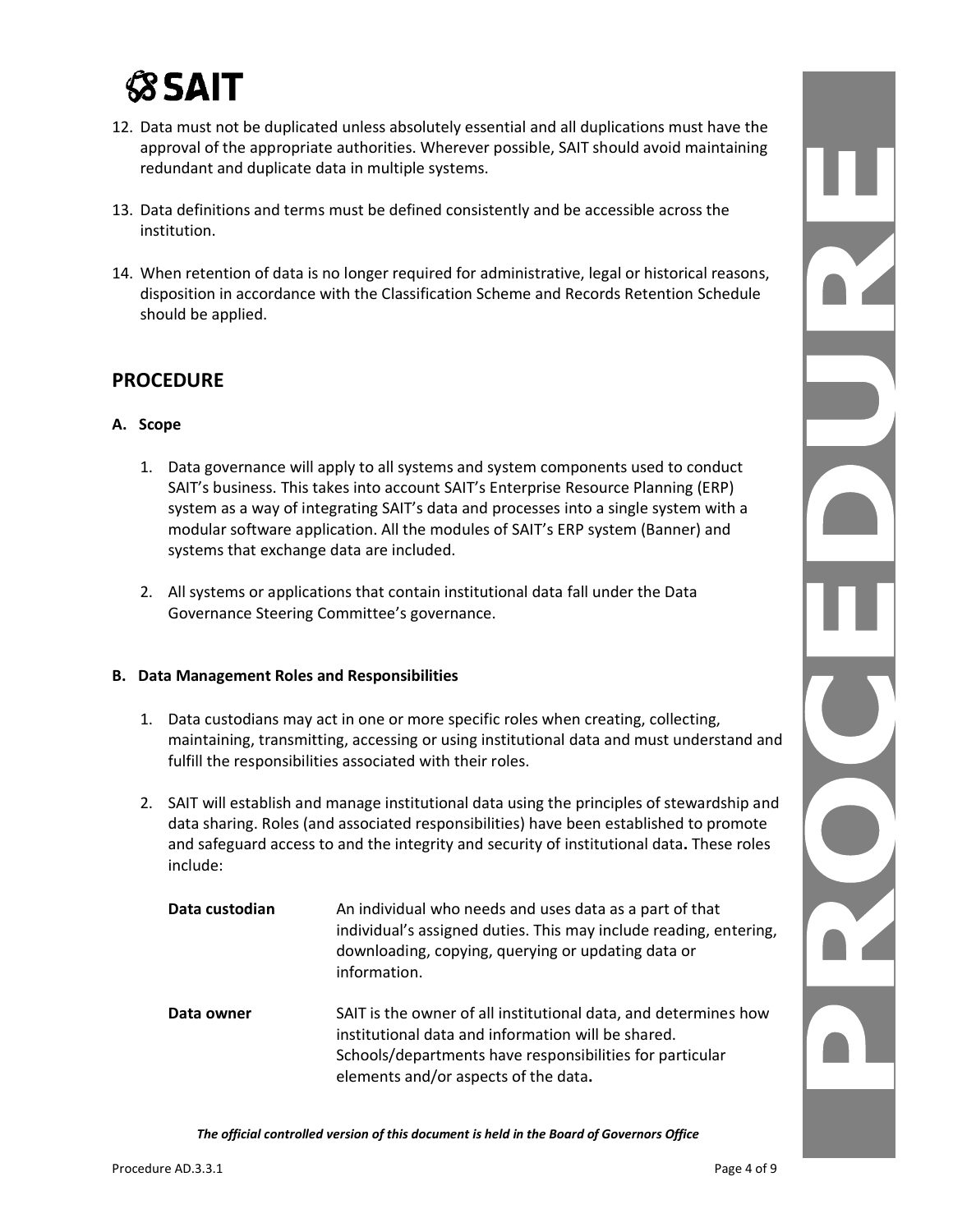| Data steward    | A person within the school/department responsible for all<br>queries and/or issues related to data. A data steward is a<br>business user with expert knowledge of business processes and<br>how data is used within those processes. The data management<br>activities assigned to the data steward may be assigned or<br>delegated by a data trustee. A data steward may be a member<br>of the Data Governance Team.                                                                                                                                                                                                              |
|-----------------|------------------------------------------------------------------------------------------------------------------------------------------------------------------------------------------------------------------------------------------------------------------------------------------------------------------------------------------------------------------------------------------------------------------------------------------------------------------------------------------------------------------------------------------------------------------------------------------------------------------------------------|
| Data technician | Maintains the technical infrastructure of SAIT systems,<br>implementing access rights and controls to ensure the accuracy,<br>integrity, security and privacy of institutional data. A data<br>technician works with data stewards to ensure data-related<br>issues are escalated to the appropriate governing body in a<br>timely manner. A data technician may be a member of the Data<br>Governance Team.                                                                                                                                                                                                                       |
| Data trustee    | Accountable for the security, privacy, data definitions, data<br>quality and compliance with data management policies and<br>standards for a specific school/department. Each trustee is<br>responsible for that trustee's assigned data, and for approving<br>requests for access to that assigned data. While data will be<br>transported, matched and eventually stored electronically, this<br>procedure covers the use of shared data at all stages, including<br>but not limited to data used in reports and documents, whether<br>electronic or in print. A data trustee may be a member of the<br>Data Governance Council. |

#### **C. Data Governance Structure and Responsibilities**

The groups outlined below govern the management of, access to, and accountability for data:

| Data Governance Council                      | The Data Governance Council is SAIT's Executive<br>Management Committee. It sets the overall mission and<br>strategic goal(s) of the data governance effort, and<br>secures the funding, resources and cooperation needed<br>to support that effort. Key is its ability to make decisions<br>regarding data from an "enterprise" perspective.                                           |
|----------------------------------------------|-----------------------------------------------------------------------------------------------------------------------------------------------------------------------------------------------------------------------------------------------------------------------------------------------------------------------------------------------------------------------------------------|
| <b>Data Governance Steering</b><br>Committee | Chaired by the vice president, finance and corporate<br>services. He or she may delegate or assign any person the<br>authority to chair the committee. It includes data<br>trustees and Information Systems department<br>representatives. The committee develops a task list for<br>the Data Governance Team to resolve problems<br>escalated from lower levels of data management. It |

*The official controlled version of this document is held in the Board of Governors Office*

N

٦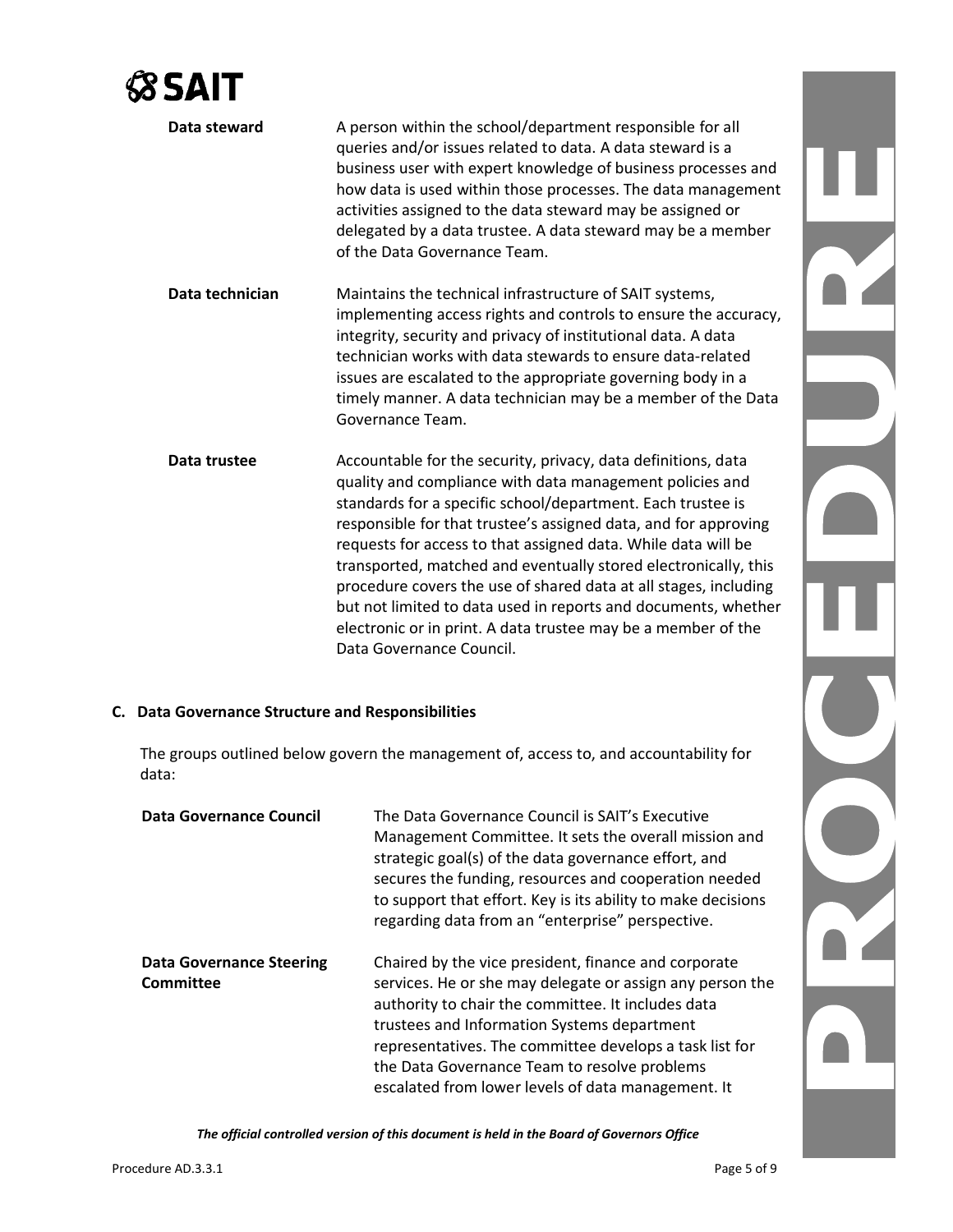reports to the Data Governance Council, which serves as a decision-maker for escalated issues. **Data Governance Team** The Data Governance Team includes data technicians and data stewards. Responsibilities include identifying and applying data governance principles, developing policies and procedures, and ensuring sustainability of institutional data governance. The team's role is to provide recommendations and escalate issues to the Data Governance Steering Committee. **Applied Research and Innovation Services** Applied Research and Innovation Services (ARIS) will meet SAIT's data governance requirements and will develop research data management best practices. ARIS will support Principal Investigators and researchers to meet their ethical, legal and commercial obligations, as well as requirements of funding agencies as it pertains to data management. **Principal Investigator** Principal Investigators act as data trustees for research data associated with their research or scholarly activities. Given the variation in the scale and jurisdiction of different research projects, the PI may also act as data steward and data custodian for their research data, or choose to delegate those responsibilities to others involved in their research.

#### **D. Security Classification of Data**

1. Data must be assigned a security classification that identifies ownership and control. Data falls into one of the four categories as set out below.

| <b>Security</b><br><b>Classification</b> | <b>Description</b>                                                                                                                                                                                                                                                      | <b>Examples</b>                                                                | <b>Risk</b>            |
|------------------------------------------|-------------------------------------------------------------------------------------------------------------------------------------------------------------------------------------------------------------------------------------------------------------------------|--------------------------------------------------------------------------------|------------------------|
| Unrestricted                             | Data and information that<br>is created in the normal<br>course of business that is<br>unlikely to cause harm.<br>Unrestricted data and<br>information is available to<br>the public, employees and<br>contractors, sub-<br>contractors and agents<br>working for SAIT. | Job postings, SAIT email<br>addresses,<br>course/program<br>descriptions, etc. | Little or no<br>impact |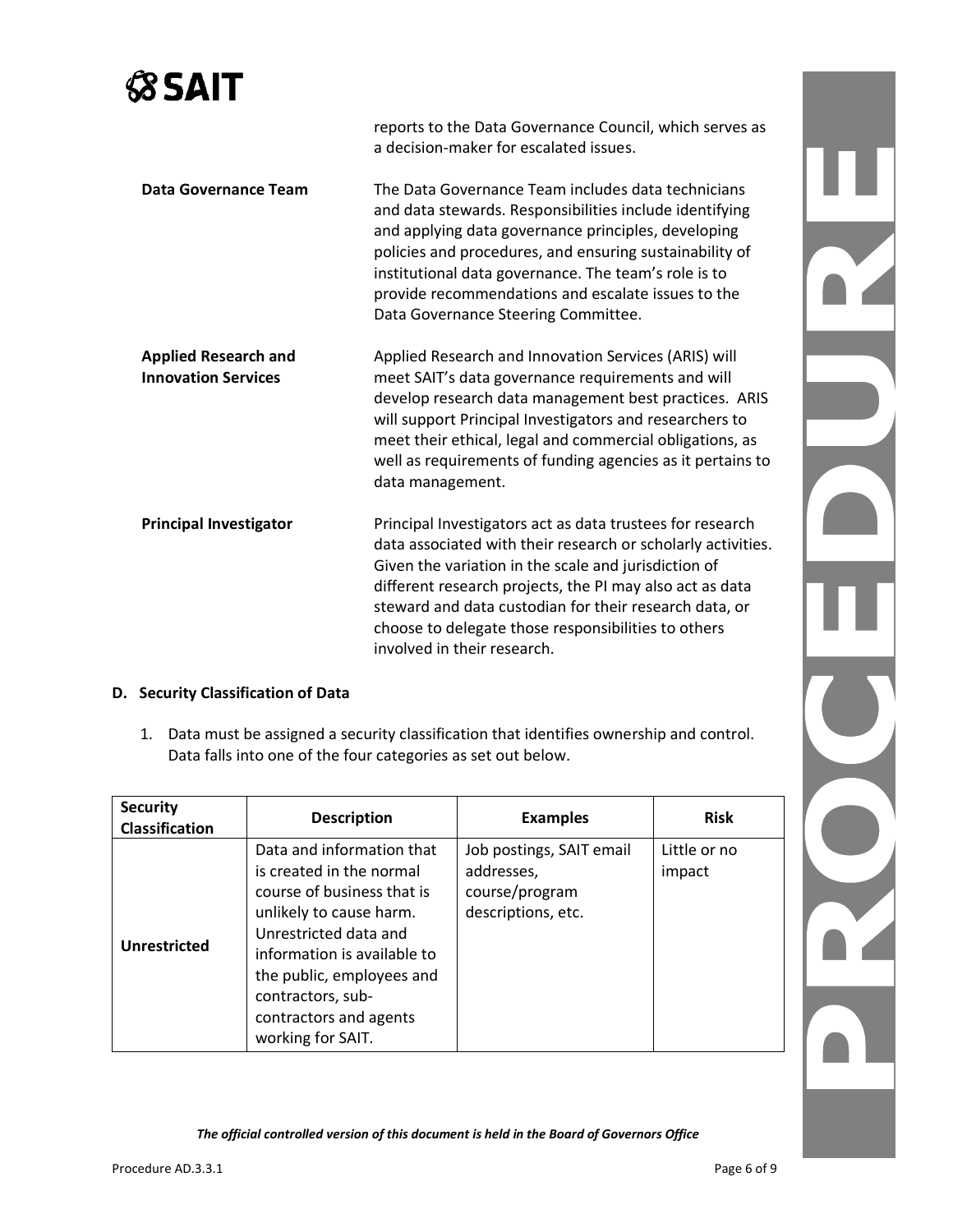

| Protected           | Data and information that<br>is sensitive outside of SAIT<br>and could impact service<br>levels or performance.<br>Authorized access (to<br>employees, contractors,<br>sub-contractors and<br>agents) on a need-to-know                                                                                                             | Grades, data of birth,<br>personal contact<br>information other than<br>SAIT email addresses,<br>etc.                                                                                 | Disruption to<br>business if not<br>available                                                                        |  |
|---------------------|-------------------------------------------------------------------------------------------------------------------------------------------------------------------------------------------------------------------------------------------------------------------------------------------------------------------------------------|---------------------------------------------------------------------------------------------------------------------------------------------------------------------------------------|----------------------------------------------------------------------------------------------------------------------|--|
|                     | basis for business-related<br>purposes.                                                                                                                                                                                                                                                                                             |                                                                                                                                                                                       |                                                                                                                      |  |
| <b>Confidential</b> | Data and information that<br>is sensitive within SAIT and<br>could cause serious loss of<br>privacy, competitive<br>advantage, loss of<br>confidence in SAIT<br>programs or damage to<br>partnerships, relationships<br>and reputation. Data and<br>information will be<br>available only to a specific<br>function, group or role. | Personnel files, including<br>salary data, third party<br>business information<br>submitted in confidence,<br>sensitive research data,<br>etc.                                        | Loss of<br>confidence in<br>SAIT's<br>programs, loss<br>of personal or<br>individual<br>privacy                      |  |
| <b>Restricted</b>   | Data and information that<br>is highly sensitive and could<br>cause extreme damage to<br>SAIT's integrity, image or<br>effective service delivery.<br>Information available only<br>to specific, named<br>individuals (or specific<br>positions).                                                                                   | Restricted areas, credit<br>card numbers, social<br>insurance numbers,<br>personal medical records,<br>budget prior to public<br>release, criminal<br>records/investigations,<br>etc. | Loss of public<br>safety, extreme<br>or serious<br>injury,<br>destruction of<br>partnerships<br>and<br>relationships |  |

#### **E. Procedures to Support Institutional Data Governance**

- 1. To support and achieve data governance at SAIT, it is necessary to develop effective data management practices and safeguards that comply with all applicable laws, regulations and best practices. This includes effectively documenting the data trail through the implementation of processes associated with accessing, retrieving, reporting, managing and storing data.
- 2. Additional data management procedures that may be established through the above governance structure include, but are not limited to:
	- a) Data Access

*The official controlled version of this document is held in the Board of Governors Office*

N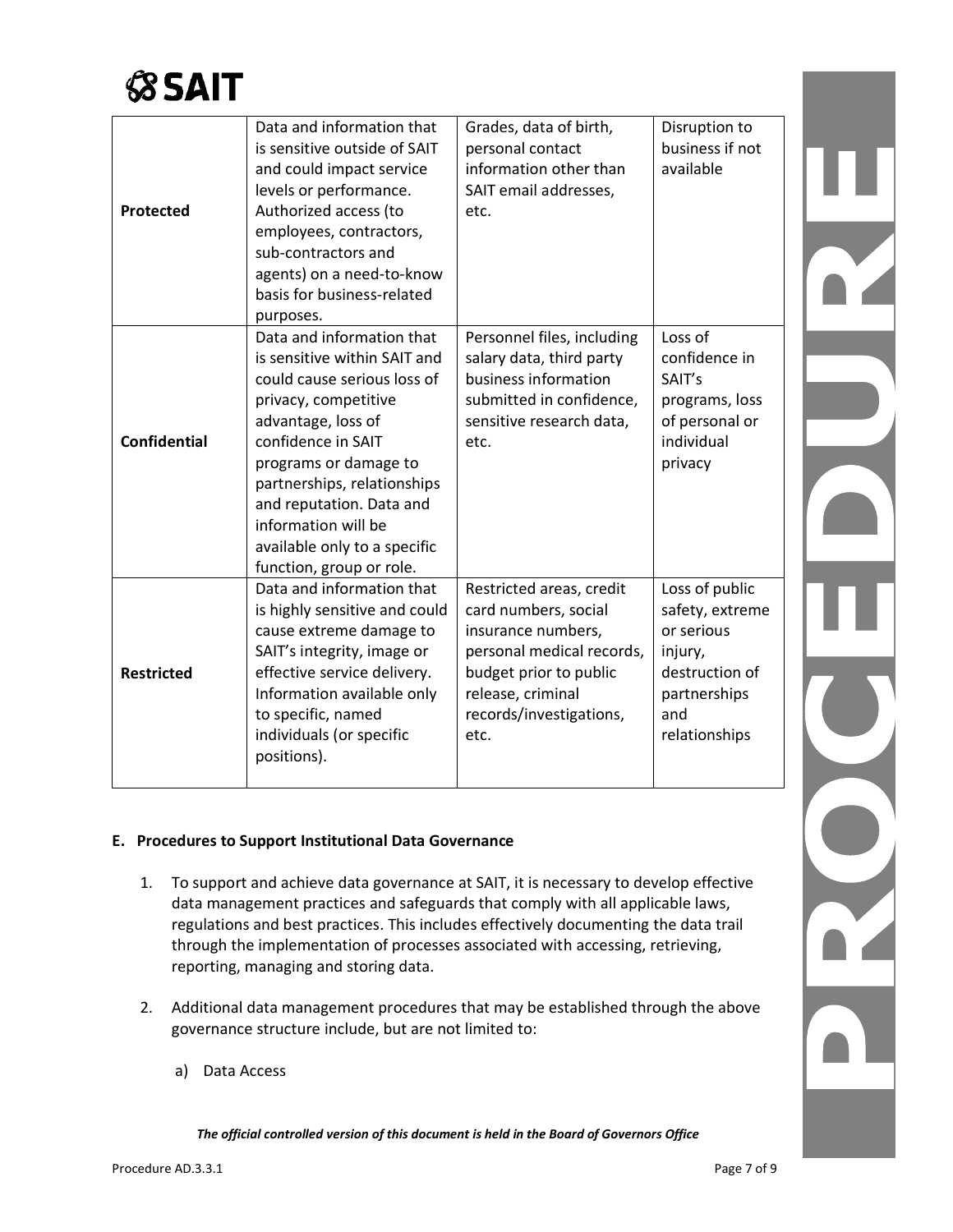

SAIT will establish a set of procedures for requesting permission to access institutional data. Role responsibility will be established to determine access levels and distribution.

b) Data Classification, Definition and Standards

SAIT will establish and maintain institutional data classification standards, along with definitions for data and how data is derived and how it is intended to or can be used.

c) Data Collection and Maintenance

SAIT will identify and maintain authoritative sources of data, identifying operational responsibilities for data collection and maintenance. This will include establishing governance by participating in due diligence activities associated with institutional data hosted/stored externally offsite.

d) Data Documentation and Metadata

SAIT will document and define guidelines for data elements, establishing a metadata standard that represents data needs across all systems. Documentation for data should include the algorithms and decision rules for derivation. Documentation should contain description of the rules by which the data was constructed, and information about the data structure and the update cycles necessary for the accurate interpretation of the data.

e) Data Management Roles and Accountabilities

SAIT will establish and manage institutional data using principles of stewardship and data sharing. This will include establishing responsibilities to define and classify data. This also includes establishing a governance structure for enabling decisions to be made in a timely manner at the appropriate institutional levels.

f) Data Quality

The quality of data will be actively managed. Standards for data quality, validity, availability, access, definition and use will be established, monitored and enforced to provide the highest quality of data. Role responsibility will be established to create procedures and practices to ensure data quality is maintained in both update and correction situations.

g) Data Security

SAIT will establish and maintain a classification of security access to protect data from inappropriate use. Procedures will be established to ensure data safeguards are established that reflect federal and provincial regulations to protect data from deliberate, unintentional or unauthorized alteration, destruction or inappropriate use or disclosure.